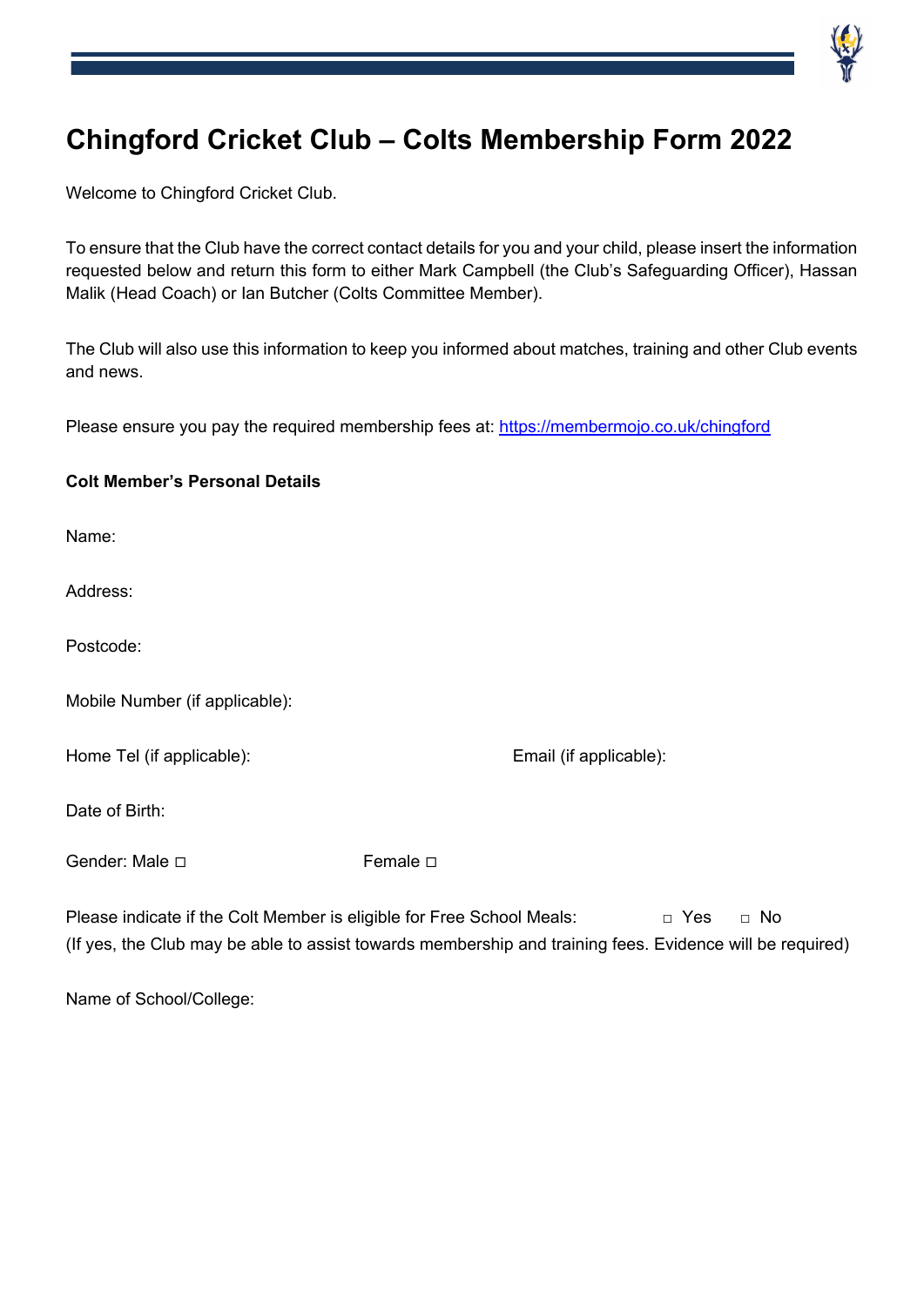# **Parent/Legal Guardian/Carer Contact Details**

(Please note that as part of your child joining as a Colts Member, Parents/Legal Guardians/Carers will also get free social membership to the Club)

| Name:                                    | Relationship to Colt Member: |  |  |
|------------------------------------------|------------------------------|--|--|
| Address:                                 |                              |  |  |
| Postcode:                                |                              |  |  |
| Mobile Number:                           |                              |  |  |
| Home Tel:                                | Email:                       |  |  |
| <b>Colt Member's Medical Information</b> |                              |  |  |

Name of GP: Sample of GP Telephone Number:

Please detail below any important medical information that our coaches/Colts Committee Member should be aware of (e.g. epilepsy, asthma, diabetes, etc.):

 $\Box$  I confirm that to the best of my knowledge, my child / the child in my care does not suffer from any medical condition other than those detailed above.

Do you consider your child / the child in your care to have an impairment?  $\Box$  Yes  $\Box$  No.

If yes, please provide information about any impairment your child may have below, so that the Club can determine what reasonable adjustments may be required to support your child's full participation in Club activities. The Colts Committee Member will approach you separately for more detailed information and to discuss how the Club can help.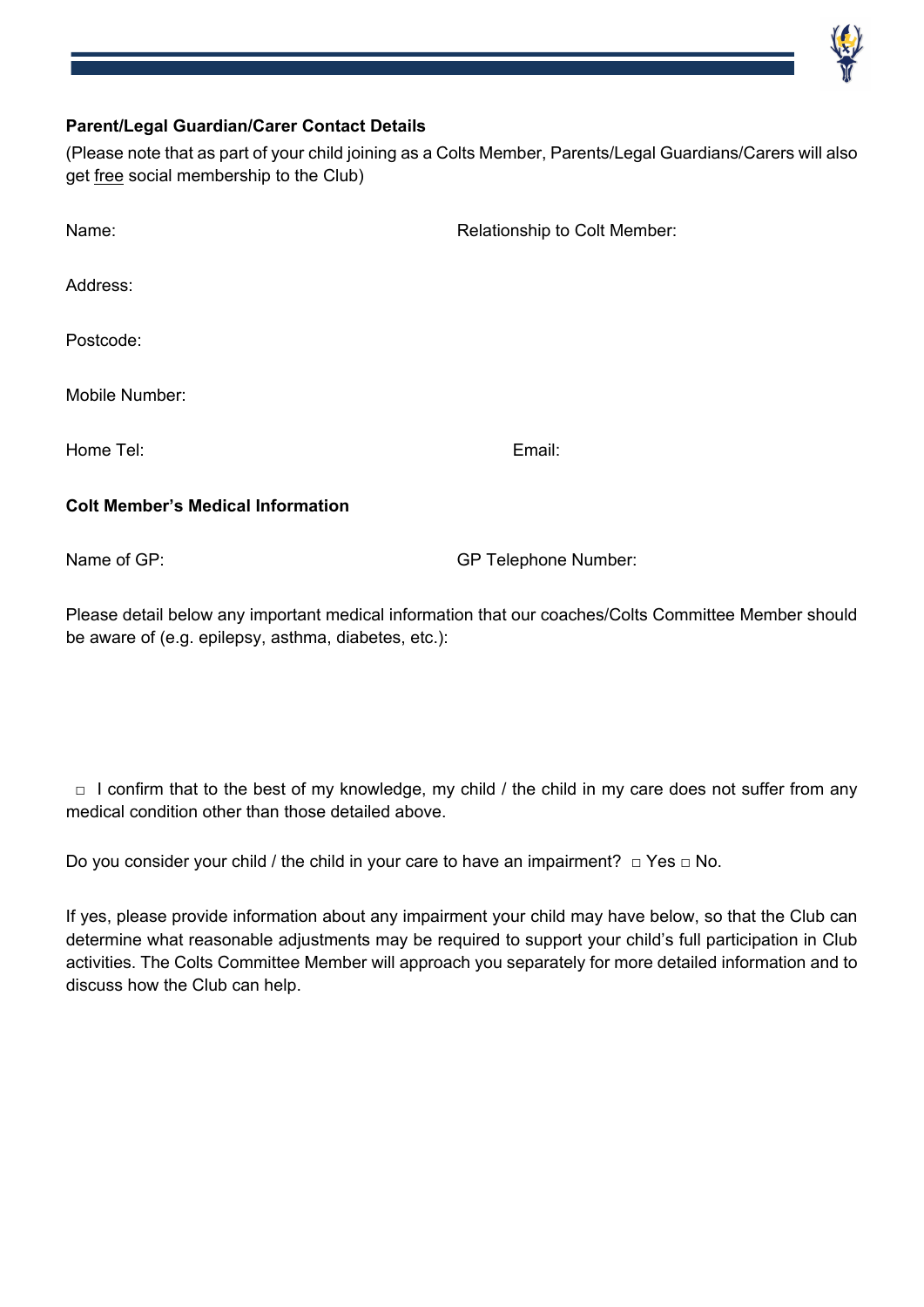# **Emergency Contact Details**

Please insert the information below to indicate an alternative person(s) who should be contacted in case of an incident/accident:

Contact Name:

Relationship to Colt Member (e.g. Grandparent/Friend):

Emergency Contact Number:

Please tick one of the following:

- $\Box$  My son/daughter has permission to return home on their own after practice/ matches.
- $\Box$  My son/daughter will be collected at the end of practice/matches by the following people

## **Photographs and Videos**

 $\Box$  I give permission for my child to be in photographs or video recordings which may be used for news or publicity.

#### **Automatic Non - Voting Membership Status**

Colts membership of the club also provides that the parent(s) / carer(s) / guardian(s) of the child are given non-voting membership (social membership) of the club as part of that membership. This does not entitle the parent(s) / carer(s) / guardian(s) to any additional privileges that would otherwise be gained by paying the appropriate adult membership fee(s). Any use of facilities (for example social / training / playing) may incur such charges as applicable to relevant adult membership.

#### **Data Protection**

The Club will use the information provided on this Membership Form (together with other information it obtains about the player) to administer his/her cricketing activity at the Club and in any activities in which he/she participates through the Club and to care for and supervise activities in which he/she is involved. In some cases this may require the Club to disclose the information to County Boards, Leagues and to the England and Wales Cricket Board. In the event of a medical issue or child protection issue arising, the Club may disclose certain information to doctors or other medical specialists and/or to police, children's social care, the Courts and/or probation officers and, potentially to legal and other advisers involved in an investigation.